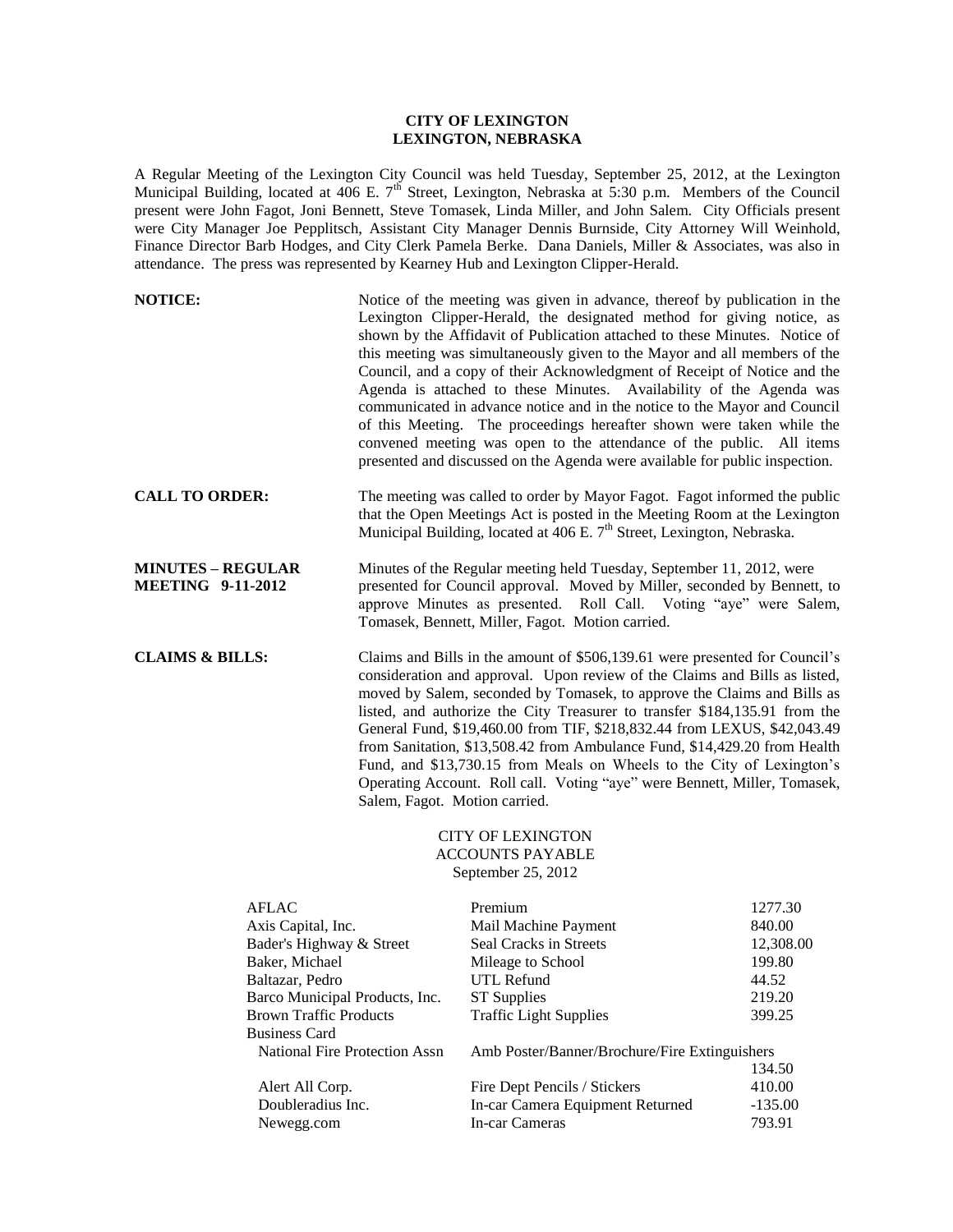| Card Center/Orscheln                               | ST / PK / WWTP / WR / Fire Supplies                             | 2,120.41   |
|----------------------------------------------------|-----------------------------------------------------------------|------------|
| Cash-Wa Distributing                               | Food                                                            | 462.98     |
| <b>Center Point Large Print</b>                    | <b>Library Books</b>                                            | 85.08      |
|                                                    | Community Development Agency Miller & Associates Legend Oaks II | 660.00     |
| Consolidated Management Co                         | Police School Meals                                             | 106.75     |
| Danko Emergency Equipment Co. Fire Dept Supplies   |                                                                 | 350.64     |
| Davis Energy, Inc.                                 | Fuel / Oil                                                      | 8,718.69   |
| Dawson Area Development                            | Admin Fees DTR / SE Business PK                                 | 6,000.00   |
| Dawson County Surveyor                             | <b>Elevation Shots</b>                                          | 90.00      |
| Dawson Public Power District                       | <b>Power Purchase</b>                                           | 6,467.73   |
| Demco, Inc.                                        | <b>Library Supplies</b>                                         | 69.84      |
| Downey Drilling, Inc.                              | Well 12 Motor Repair                                            | 4,155.30   |
| Electric Fixture & Supply                          | Police / EL Supplies                                            | 68.70      |
| <b>Exchange Bank</b>                               | <b>Copier Payments</b>                                          | 1,195.44   |
| Fastenal                                           | <b>WWTP</b> Repair                                              | 121.37     |
| <b>Fisher Scientific</b>                           | <b>WWTP Supplies</b>                                            | 141.08     |
| FYR-TEK, Inc.                                      | <b>Fire Dept Supplies</b>                                       | 280.12     |
| Gale Group, The                                    | <b>Library Books</b>                                            | 209.86     |
| Great Western Bank-Lib. Petty Cash                 | Postage / Stamps                                                | 161.01     |
| HD Supply Waterworks                               | <b>WR Supplies</b>                                              | 2,097.09   |
| Health Claims Fund                                 | Claims                                                          | 6,949.17   |
| <b>Heartland Scuba Center</b>                      | <b>Ambulance Supplies</b>                                       | 14.35      |
| Hoehner Turf                                       | <b>Sprinkler Supplies</b>                                       | 690.30     |
| Holbein, Dahlas D.                                 | Fire Dept Maint / Cleaning Service                              | 1,000.00   |
| <b>Ingram Library Services</b>                     | <b>Library Books</b>                                            | 548.38     |
| <b>Intellicom Computer Consulting</b>              | <b>Computer Service</b>                                         | 112.00     |
| Knapp Electric, Inc.                               | Lift station Pump Repair                                        | 1,588.99   |
| Lauby, Tracy                                       | Mileage to EMS School                                           | 213.12     |
| Lexington Community Foundation Memorial Book Sales |                                                                 | 1,176.94   |
| Lexington Newspapers, Inc.                         | Publications                                                    | 303.52     |
| <b>Lexington Postmaster</b>                        | <b>GGC Mailing Permit</b>                                       | 190.00     |
| Lexington Public Schools                           | <b>Refund to Schools</b>                                        | 6,055.00   |
| Lexington City Payroll Account                     |                                                                 |            |
| Payroll                                            | Wages                                                           | 114,904.38 |
| Social Security                                    | Employer Portion / FICA Med                                     | 8,430.87   |
| Union Bank & Trust                                 | <b>Employer Portion / Pension</b>                               | 3,883.40   |
| Union Bank & Trust                                 | <b>Police Pension</b>                                           | 1,884.72   |
| <b>ICMA</b>                                        | <b>City Manager Pension</b>                                     | 470.77     |
| Lien, Inc.                                         | Tree Stump Removal/Sprinkler Rep Parts                          | 5,076.29   |
| Martin Electric, Inc.                              | <b>Fire Dept Supplies</b>                                       | 12.96      |
| Mead Lumber & Rental-Lexington WWTP Supplies       |                                                                 | 44.29      |
| Mid-Plains Power, Inc.                             | <b>UTL Refund</b>                                               | 21.12      |
| Mid-State Units                                    | Rental                                                          | 900.00     |
| Midland Scientific, Inc.                           | <b>WWTP Testing Supplies</b>                                    | 64.49      |
| Miller & Associates, Inc.                          | PK / Admin Service                                              | 300.00     |
| <b>Municipal Supply</b>                            | Tapping / Gate Valves                                           | 2,552.80   |
| Nebraska Amateur Softball Assn                     | <b>State Softball Tournament Fees</b>                           | 7,250.00   |
| Nebraska Department of Revenue                     | Waste Reduction & Recycle Fee                                   | 25.00      |
| NE Law Enforcement Training Ctr                    | <b>TABE Tests</b>                                               | 40.00      |
| Nebraska Machinery                                 | <b>ST Equipment Parts</b>                                       | 111.07     |
| Nebraskaland Tire                                  | <b>Bldg Insp Tires</b>                                          | 629.42     |
| North Platte Telegraph, The                        | Muni Bldg Subscription                                          | 149.95     |
| OCLC, Inc.                                         | Library Subscription                                            | 24.51      |
| <b>Overton Community Center</b>                    | Meals On Wheels                                                 | 100.00     |
| <b>Platte Valley Communications</b>                | Maint/Radio Rep/Camera Rep/Pagers                               | 3,799.06   |
| Platte Valley Glass & Trailers                     | Windshield Repair                                               | 40.00      |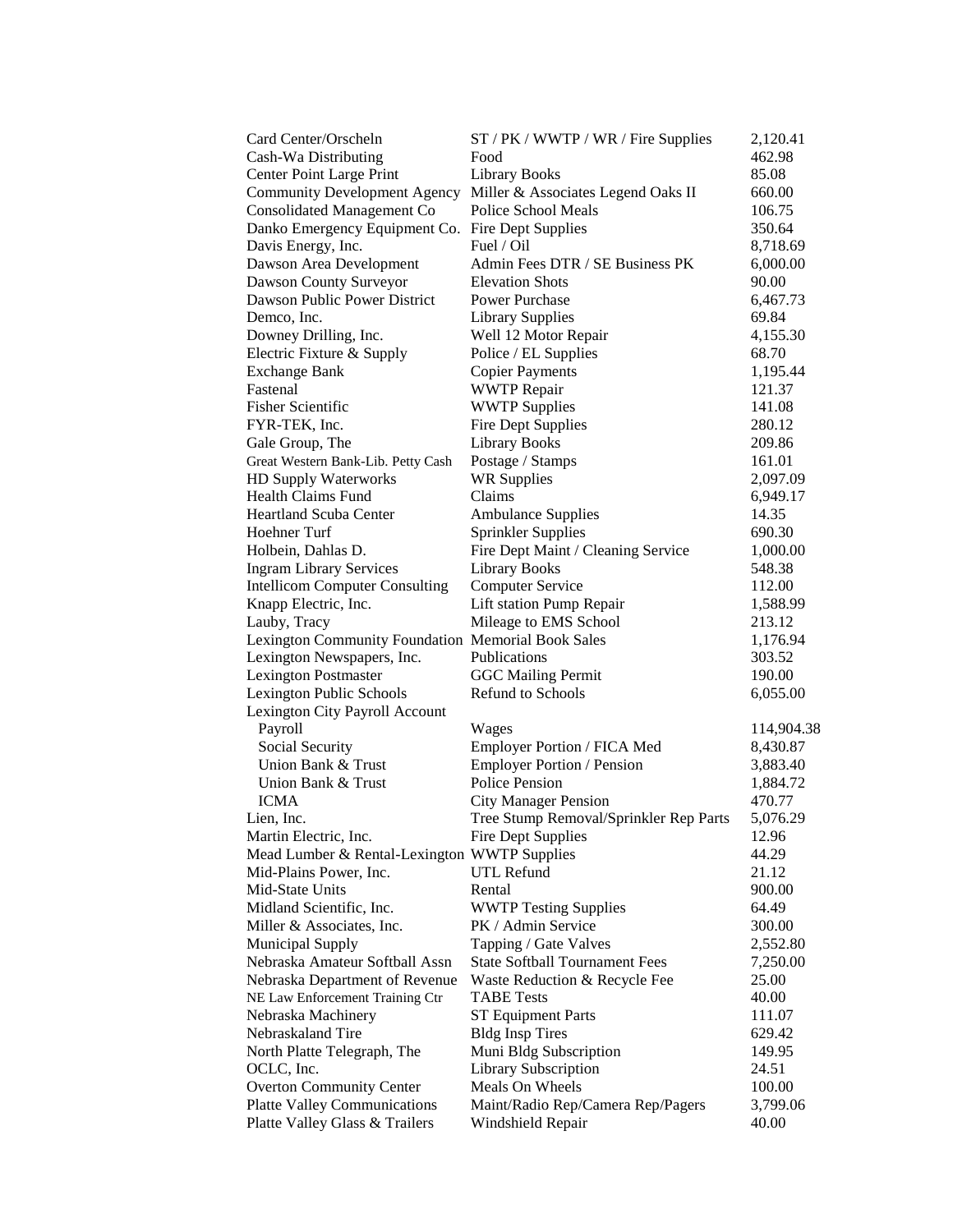| Plum Creek Medical Group                                   | Flu shots                                                      | 1,813.00   |
|------------------------------------------------------------|----------------------------------------------------------------|------------|
| Price's Tree Service, Inc.                                 | Haul Compost Debris                                            | 1,187.50   |
| <b>Roberts Dairy Company</b>                               | <b>Beverages</b>                                               | 140.08     |
| Rodale, Inc.                                               | <b>Library Book</b>                                            | 39.94      |
| <b>Rural Community Insurance Svc</b>                       | Crop Insurance                                                 | 310.00     |
| Service Master Mid Nebraska                                | <b>Cleaning Service</b>                                        | 4,741.00   |
| Subway @ Wal-Mart                                          | Meals                                                          | 58.20      |
| T. O. Haas Tire Co., Inc.                                  | Tire Repair                                                    | 29.74      |
| <b>TASC</b> - Client Invoices                              | Fees                                                           | 174.65     |
| Thompson Co., The                                          | Food & Supplies                                                | 288.62     |
| <b>U-Save Business Equipment</b>                           | Postage/UPS/ST/Fire Dept Supplies                              | 87.35      |
| Village Uniform                                            | <b>GGC</b> Service                                             | 155.82     |
| Wal-Mart                                                   | Supplies                                                       | 307.56     |
| <b>Baird Holm LLP</b>                                      | <b>Professional Service</b>                                    | 225.00     |
| <b>Business Card</b>                                       |                                                                |            |
| Theresa Moseley/Plum Creek Promos Police Uniform Expense   |                                                                | 86.95      |
| C & B Equipment                                            | <b>WR Pump</b>                                                 | 223.42     |
| Group Mobile                                               | <b>Computer Equipment for Ambulance</b>                        | 2,556.00   |
| Card Center/Orscheln                                       | <b>ST Supplies</b>                                             | 3.98       |
| Cash-Wa Distributing                                       | Food & Supplies                                                | 697.15     |
| <b>Community Development Agency</b>                        | Legend Oaks II                                                 | 18,800.00  |
| <b>Consolidated Management Co</b>                          | Police School Meals                                            | 106.75     |
| Dan's Sanitation, Inc.                                     | <b>Sanitation Fees</b>                                         | 26,954.46  |
| Electric Fixture & Supply                                  | <b>EL Supplies</b>                                             | 16.22      |
| <b>Energy Pioneer Solutions Energy Assessment Payments</b> |                                                                | 953.00     |
| Family Advocacy Network                                    | Subscription Fee                                               | 1,000.00   |
| Fastenal                                                   | <b>WWTP Supplies</b>                                           | 23.71      |
| Garcia, Billie                                             | Translation Svc-Comprehensive Plan Mtg                         | 25.00      |
| Great Western Bank-City Petty Cash                         | Beverages / Postage                                            | 60.42      |
| Great Western Bank-Lib Petty Cash                          | Postage / Stamps / Meal                                        | 34.77      |
| <b>Health Claims Fund</b>                                  | Claims                                                         | 4,459.08   |
|                                                            |                                                                |            |
| <b>Intellicom Computer Consulting</b>                      | <b>Computer Service</b>                                        | 455.33     |
| Lexington, City of                                         | <b>Interdepartmental Service Fees</b><br><b>Franchise Fees</b> | 88,500.00  |
| Lexington, City of                                         |                                                                | 71,409.42  |
| Lexington, City of - Landfill                              | Replenish Landfill Post-Closure Fund                           | 15,089.03  |
| Lexington Utilities System                                 | Utilities                                                      | 36,386.80  |
| <b>Lincoln Winwater Works</b>                              | WR Saw Chains / Bar                                            | 1,145.98   |
| Menards - Kearney                                          | <b>WWTP Supplies</b>                                           | 77.13      |
| Midland Scientific, Inc.                                   | <b>WWTP Supplies</b>                                           | 30.31      |
| Paulsen, Inc.                                              | Concrete                                                       | 1,377.75   |
| <b>Platte Valley Communications</b>                        | <b>Police Cameras Installed</b>                                | 1,050.00   |
| Plum Creek Medical Group                                   | Flu Shot                                                       | 52.00      |
| <b>Roberts Dairy Company</b>                               | <b>Beverages</b>                                               | 169.51     |
| Rowan, Erik                                                | <b>Cemetery Space Refund</b>                                   | 1,600.00   |
| Scholastic Library Publishing                              | <b>Library Books</b>                                           | 152.10     |
| Statewide Collections, LLC                                 | <b>Collection Fees</b>                                         | 743.13     |
| Thompson Co., The                                          | Food & Supplies                                                | 772.84     |
| Thompson-Hill & Associates                                 | <b>WWTP Supplies</b>                                           | 189.02     |
| Tyler Technologies, Inc.                                   | <b>Consultation Fees</b>                                       | 1,187.50   |
| Verizon Wireless                                           | Cellphone Service                                              | 366.57     |
| Wal-Mart                                                   | <b>Supplies</b>                                                | 215.38     |
|                                                            | TOTAL CLAIMS:                                                  | 506,139.61 |

**PUBLIC HEARING:** Mayor Fagot opened a public hearing to consider a proposed redevelopment contract from Orthman Investments, LLC for an 115,000 square foot facility in Redevelopment Area #1. Pepplitsch reviewed the plan and contract, noting the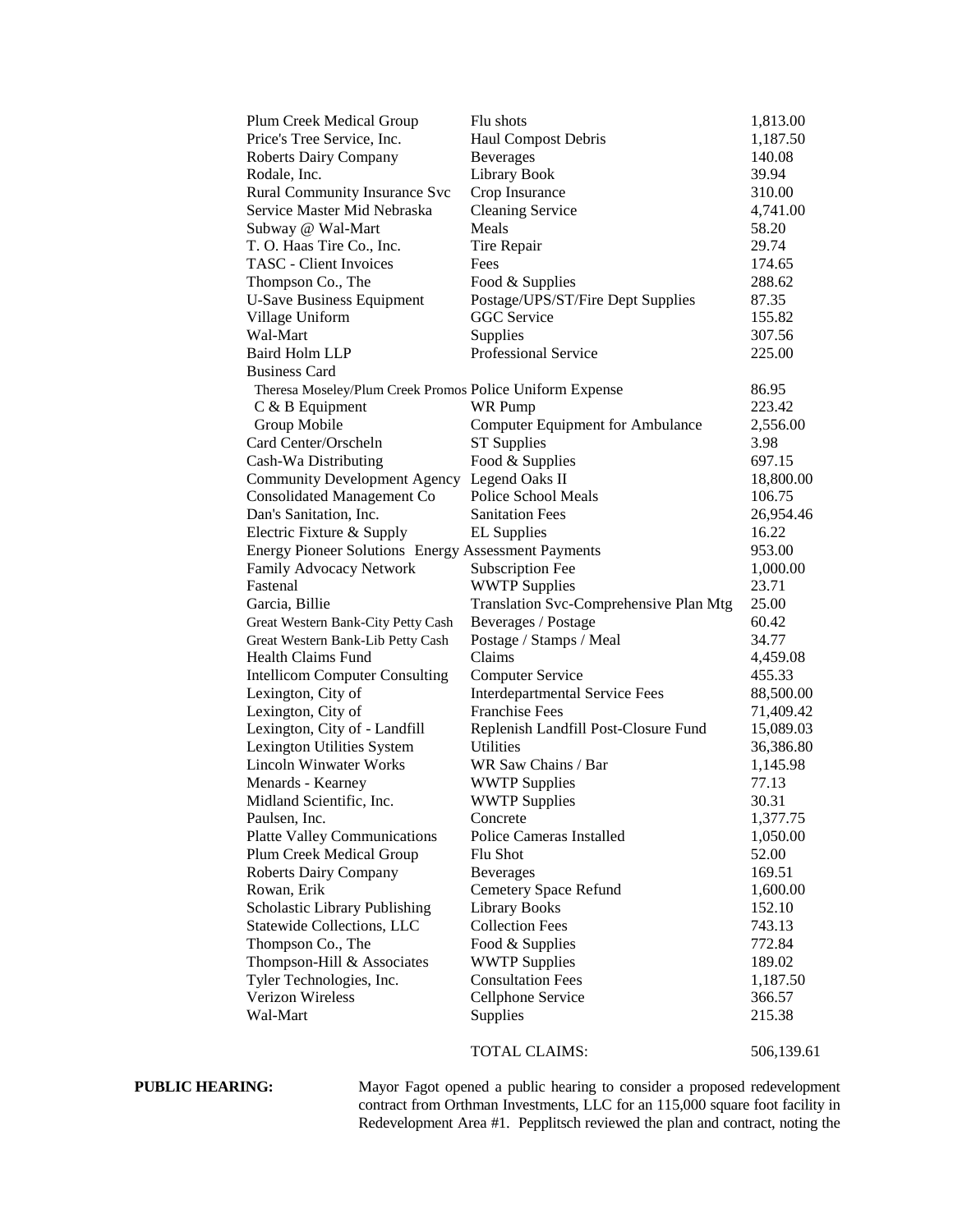responsibilities and obligations of each entity. Following the review and discussion, the public hearing was closed. Resolution No. 2012-21 was presented. Moved by Salem, seconded by Miller, to approve Resolution No. 2012-21 as presented. Roll call. Voting "aye" were Bennett, Tomasek, Miller, Salem, Fagot. Motion carried.

### RESOLUTION NO. 2012-21

A RESOLUTION OF THE MAYOR AND CITY COUNCIL OF THE CITY OF LEXINGTON, NEBRASKA APPROVING A REDEVELOPMENT PLAN, INCLUDING A REDEVELOPMENT CONTRACT; AND RELATED **MATTERS** 

WHEREAS, the city of Lexington, Nebraska, a municipal corporation (the "City"), has determined it to be desirable to undertake and carry out urban redevelopment projects in certain areas of the City that are determined to be blighted and substandard and in need of redevelopment; and

WHEREAS, the Community Development Law, Chapter 18, Article 21, Reissue Revised Statutes of Nebraska, as amended (the "Act"), prescribes the requirements and procedures for the planning and implementation of redevelopment projects; and

WHEREAS, the City has previously declared the area legally described in Attachment 1 attached hereto (the "Redevelopment Project Area") to be blighted and substandard and in need of redevelopment pursuant to the Act; and

WHEREAS, the Community Development Agency of the city of Lexington, Nebraska (the "Agency") has received a Redevelopment Plan, including a Redevelopment Contract (collectively, the "Redevelopment Plan"), in the form attached hereto as Attachment 2, for the redevelopment of the Redevelopment Project Area; and

WHEREAS, the Community Development Agency and the Planning Commission of the City (the "Planning Commission") have both reviewed the Redevelopment Plan and recommended its approval by the Mayor and City Council of the City; and

WHEREAS, the City published and mailed notices of a public hearing regarding the consideration of the approval of the Redevelopment Plan pursuant to Section 18-2115 of the Act, and has on the date of this Resolution held a public hearing on the proposal to approve the Redevelopment Plan; and

WHEREAS, the City has reviewed the Redevelopment Plan and determined that the proposed land uses and building requirements described therein are designed with the general purpose of accomplishing a coordinated, adjusted, and harmonious development of the City and its environs which will, in accordance with present and future needs, promote health, safety, morals, order, convenience, prosperity and the general welfare, as well as efficiency in economy in the process of development; including, among other things, adequate provision for traffic, vehicular parking, the promotion of safety from fire, panic, and other dangers, adequate provisions for light and air, the promotion of the healthful and convenient distribution of population, the provision of adequate transportation, water, sewerage, and other public utilities, schools, parks, recreational and community facilities, and other public requirements, the promotion of sound design and arrangement, the wise and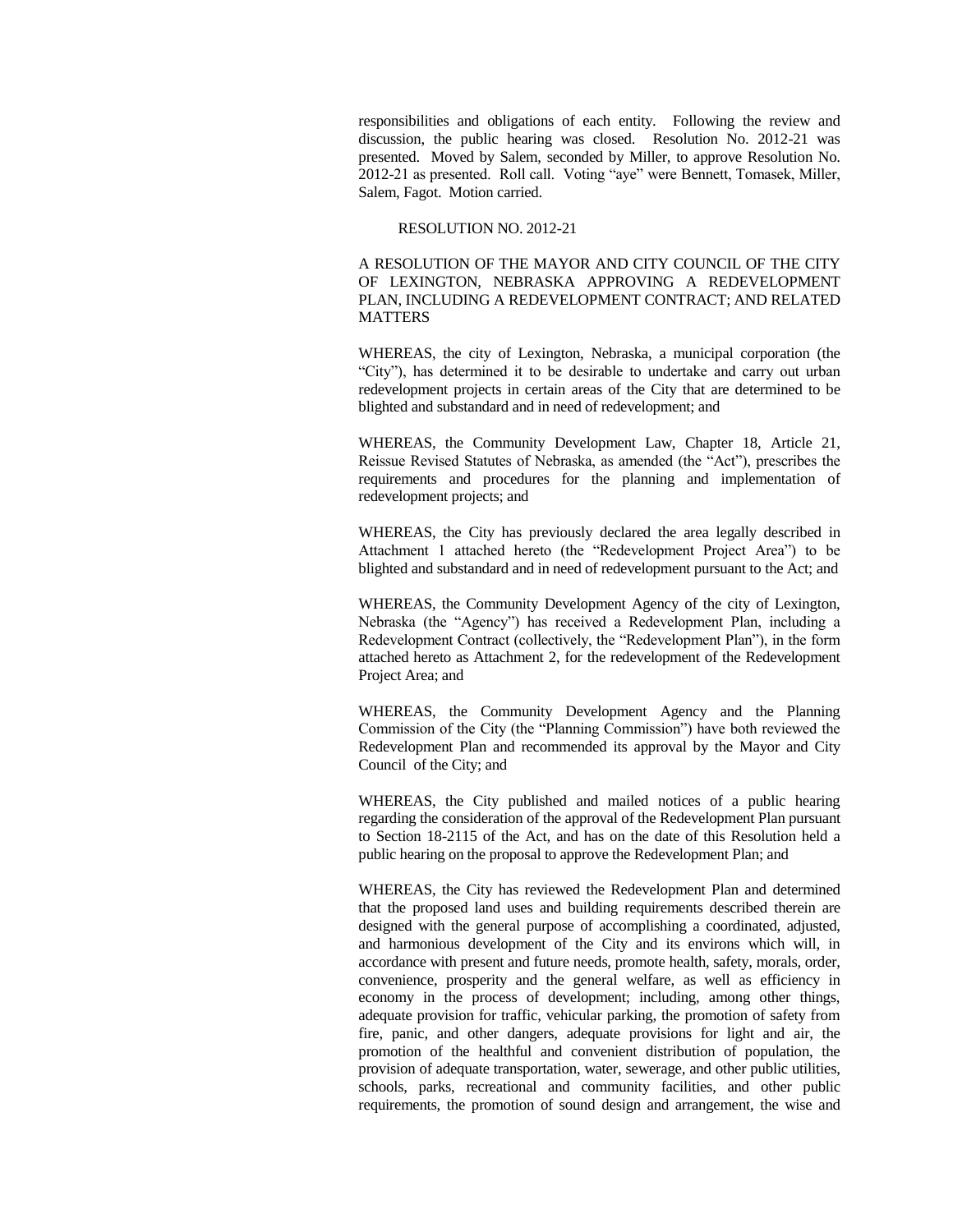efficient expenditure of public funds, and the prevention of the recurrence of unsanitary or unsafe dwelling accommodations, or conditions of blight.

## NOW THEREFORE, BE IT RESOLVED BY THE MAYOR AND CITY COUNCIL OF THE CITY OF LEXINGTON, NEBRASKA:

Section 1. The Redevelopment Plan is hereby determined to be feasible and in conformity with the general plan for the development of the City as a whole, and the Redevelopment Plan is in conformity with the legislative declarations and determinations set forth in the Act; and it is hereby found and determined, based on the analysis conducted by the Community Development Agency, that (a) the redevelopment project described in the Redevelopment Plan would not be economically feasible without the Project Area without the use of taxincrement financing, and (b) the costs and benefits of the redevelopment project, including costs and benefits to other affected political subdivisions, the economy of the City, and the demand for public and private services have been analyzed by the City and have been found to be in the long-term best interest of the community impacted by the redevelopment project. The City acknowledges receipt of notice of intent to enter into the redevelopment contract included within the Redevelopment Plan in accordance with Section 18-2119 of the Act, and the recommendations of the Agency and the Planning Commission with respect to the Redevelopment Plan.

Section 2. The Redevelopment Plan, which provides for construction of a project that involves acquiring, constructing, furnishing and equipping an approximately 115,000 square foot manufacturing facility located within the Lexington Southeast Business Park, within Dawson County, Nebraska, is within a blighted area located within Dawson County, Nebraska, is hereby approved in substantially the form attached hereto, with such immaterial changes, additions, or deletions thereto as may be determined to be necessary by the Agency. The Agency is hereby authorized to execute the redevelopment contract contained within the Redevelopment Plan in accordance with the Act.

Section 3. In accordance with Section 18-2147 of the Act, the City hereby provides that any ad valorem tax on real property in the Project Area for the benefit of any public body be divided as follows for a period of 15 years after the effective date of this provision as provided in Section 18-2147 of the Act, which effective date shall be as provided in the Redevelopment Contract, as follows:

(a) That proportion of the ad valorem tax which is produced by levy at the rate fixed each year by or for each public body upon the Redevelopment Project Valuation (as defined in the Act) shall be paid into the funds of each such public body in the same proportion as all other taxes collected by or for the bodies; and

(b) That proportion of the ad valorem tax on real property in the Project Area in excess of such amount (the Redevelopment Project Valuation), if any, shall be allocated to, is pledged to, and, when collected, paid into a special fund of the Agency to pay the principal of, the interest on, and any premiums due in connection with the bonds, loans, notes or advances of money to, or indebtedness incurred by, whether funded, refunded, assumed, or otherwise, such Agency for financing or refinancing, in whole or in part, the Project. When such bonds, loans, notes, advances of money, or indebtedness, including interest and premium due have been paid, the Agency shall so notify the County Assessor and County Treasurer and all ad valorem taxes upon real property in the Project Area shall be paid into the funds of the respective public bodies.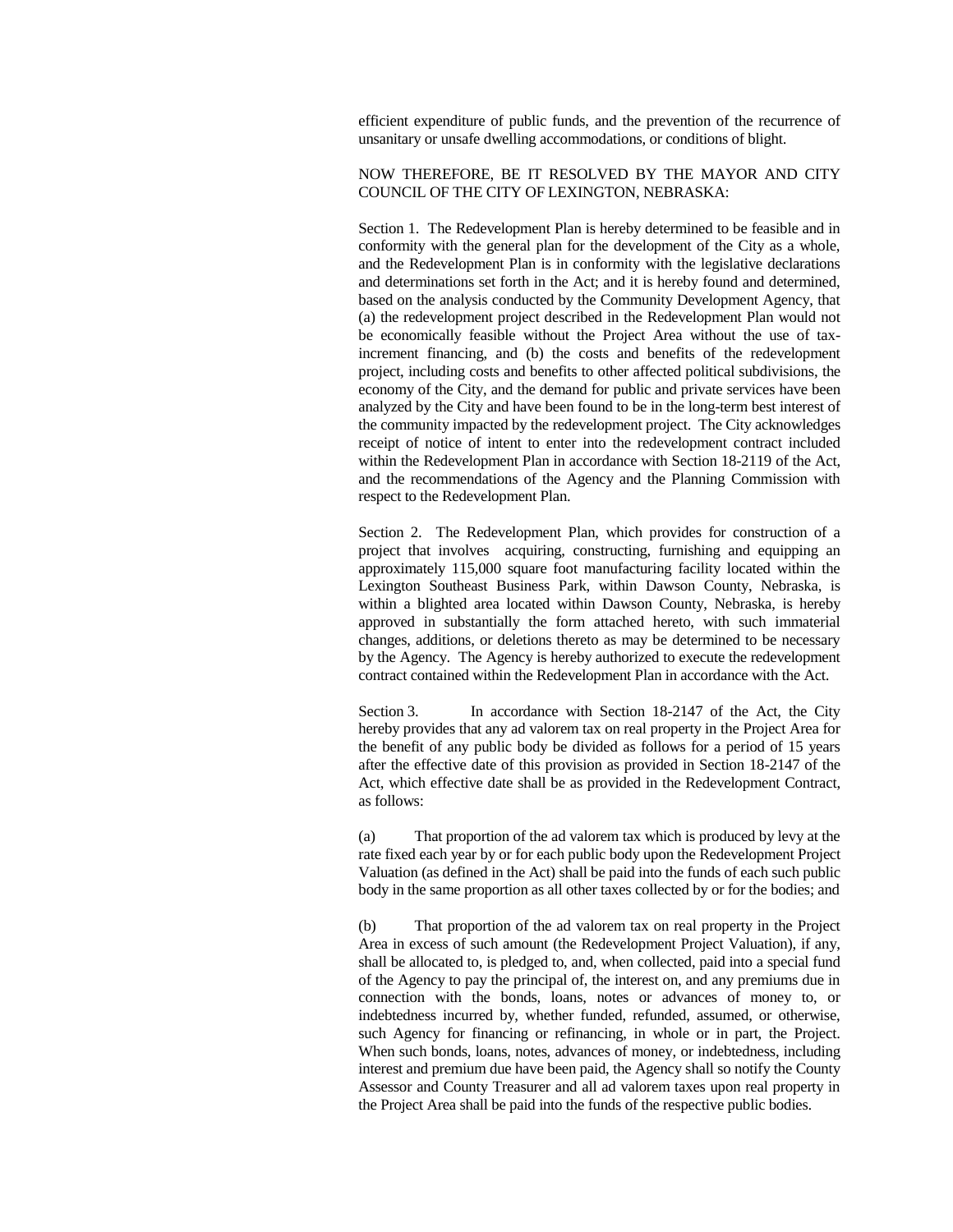Section 4. The Mayor and Clerk are hereby authorized and directed to execute such documents and take such further actions as are necessary to carry out the purposes and intent of this Resolution and the Redevelopment Plan.

PASSED AND APPROVED this 25th day of September 2012.

CITY OF LEXINGTON, DAWSON COUNTY, NEBRASKA

By: John Fagot, Mayor

ATTEST: Pamela Berke, Clerk

.

**INFRASTRUCTURE** Pepplitsch presented Resolution No. 2012-22 which authorizes and directs **IMPROVEMENTS:** the execution of negotiated construction contracts in south Lexington. As contractors are mobilized and working in the immediate project area under separate contract and there is a pending need to complete additional utility and paving work by the end of 2012 to accommodate economic development projects, it is prudent and cost effective to use existing unit pricing and mobilized contractors to build the necessary improvements. Following a review of the projects and cost estimates, Resolution No. 2012-22 was presented for Council consideration. Moved by Miller, seconded by Bennett, to approve Resolution No. 2012-22 as presented. Roll call. Voting "aye" were Salem, Tomasek, Bennett, Miller, Fagot. Motion carried.

RESOLUTION NO. 2012 - 22

A RESOLUTION TO AUTHORIZE AND AWARD CONTRACTS FOR CONSTRUCTION OF IMPROVEMENTS IN PROJECTS 127-A1-085-12 AND 127-D1-052-12.

Whereas, Plans and specifications for South Lexington Utility Improvements and Commerce Road Paving Improvements have been prepared; and

Whereas Contractors are currently under contract with the City of Lexington working on an adjacent job site and are willing to construct the improvements in Projects 127-A1-085-12 and 127-D1-052-12 at the same unit prices as previously bid and accepted by the City of Lexington; and,

Whereas an emergency exists requiring the completion of said Projects to allow progress on adjacent economic development projects;

BE IT THEREFORE RESOLVED BY THE CITY COUNCIL OF THE CITY OF LEXINGTON, NEBRASKA as follows:

1. That the City Manager is directed and authorized to enter into construction contracts with Blessing, LLC for Project 127-A1-085-12, Commerce Road Paving Improvements, and with Midlands Contracting Inc. for Project 127-D1-052-12, South Lexington Utility Improvements.

Passed and approved September 25, 2012.

John Fagot, Mayor

Attest: Pamela Berke, City Clerk

**LAND ACQUISITION:** Pepplitsch presented a resolution which authorizes the Community Development Agency to acquire undeveloped and vacant property located in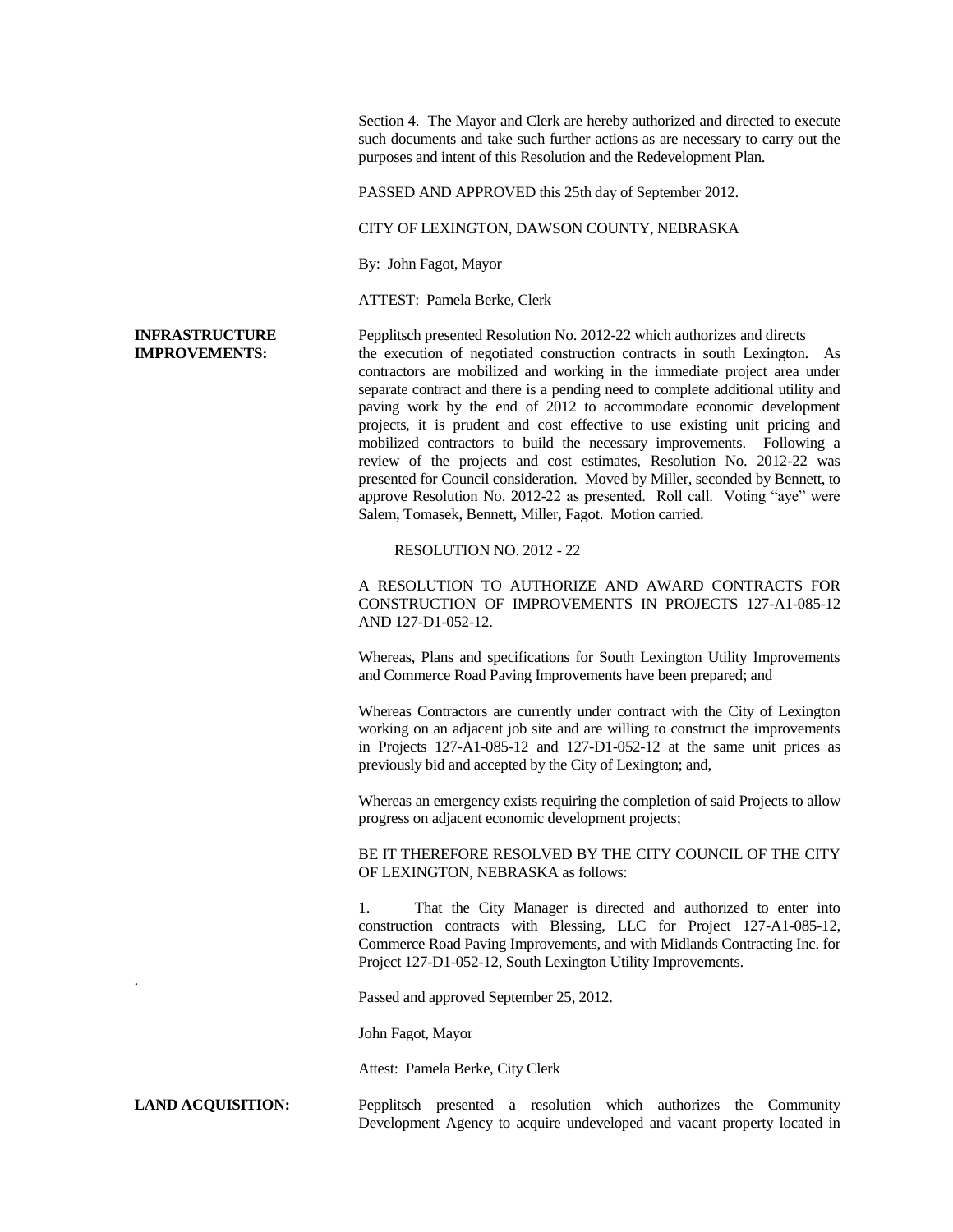Redevelopment Area #1. He explained the CDA intends to purchase two five acre lots from Greater Lexington Corporation for potential development projects. Following discussion, moved by Salem, seconded by Tomasek, to approve Resolution No. 2012-23 as presented. Roll call. Voting "aye" were Miller, Bennett, Tomasek, Salem, Fagot. Motion carried.

### RESOLUTION NO. 2012 - 23

RESOLUTION OF THE CITY OF LEXINGTON FINDING THAT THE ACQUISITION AND DEVELOPMENT OF UNDEVELOPED AND VACANT LAND IS ESSENTIAL TO THE PROPER CLEARANCE AND REDEVELOPMENT OF SUBSTANDARD AND BLIGHTED AREAS AND IS A NECESSARY PART OF THE GENERAL COMMUNITY REDEVELOPMENT PROGRAM AND AUTHORIZING THE ACQUISITION OF THE SAME BY THE COMMUNITY DEVELOPMENT AGENCY OF THE CITY OF LEXINGTON, DAWSON COUNTY, NEBRASKA.

WHEREAS, Section 18-2123 R.R.S provides that a Community Development Agency may acquire undeveloped land when the same is essential to the proper clearance or redevelopment of a substandard or blighted area; and

WHEREAS, the governing body of the City of Lexington has determined that the property described herein is necessary for the proper clearance and redevelopment of substandard and blighted areas within the City of Lexington; and

WHEREAS, the governing body determines that the acquisition of such an area is beneficial to the removal of blight and substandard conditions in redevelopment areas within the City; and

WHEREAS, the governing body has determined that it is in the best interests of the City and the Agency to acquire the real estate hereafter described;

NOW, THEREFORE, BE IT RESOLVED BY THE MAYOR AND COUNCIL OF THE CITY OF LEXINGTON, DAWSON COUNTY, NEBRASKA, AS FOLLOWS:

Section 1. The governing body of the City finds that the following described lands are located within the limits of the City; that said lands are vacant and undeveloped; are essential to the proper clearance or redevelopment of substandard or blighted areas; and are a necessary part of the general community redevelopment program of the city, to wit:

> Lot 16 and Lot 17, Greater Lexington Addition to the City of Lexington, Dawson County, Nebraska.

Section 2. The Community Development Agency of the City of Lexington is hereby authorized and directed to acquire and provide for the development and redevelopment of said lands according to the Community Development Law.

Passed and approved this 25th day of September, 2012.

# CITY OF LEXINGTON, NEBRASKA.

John Fagot, Mayor